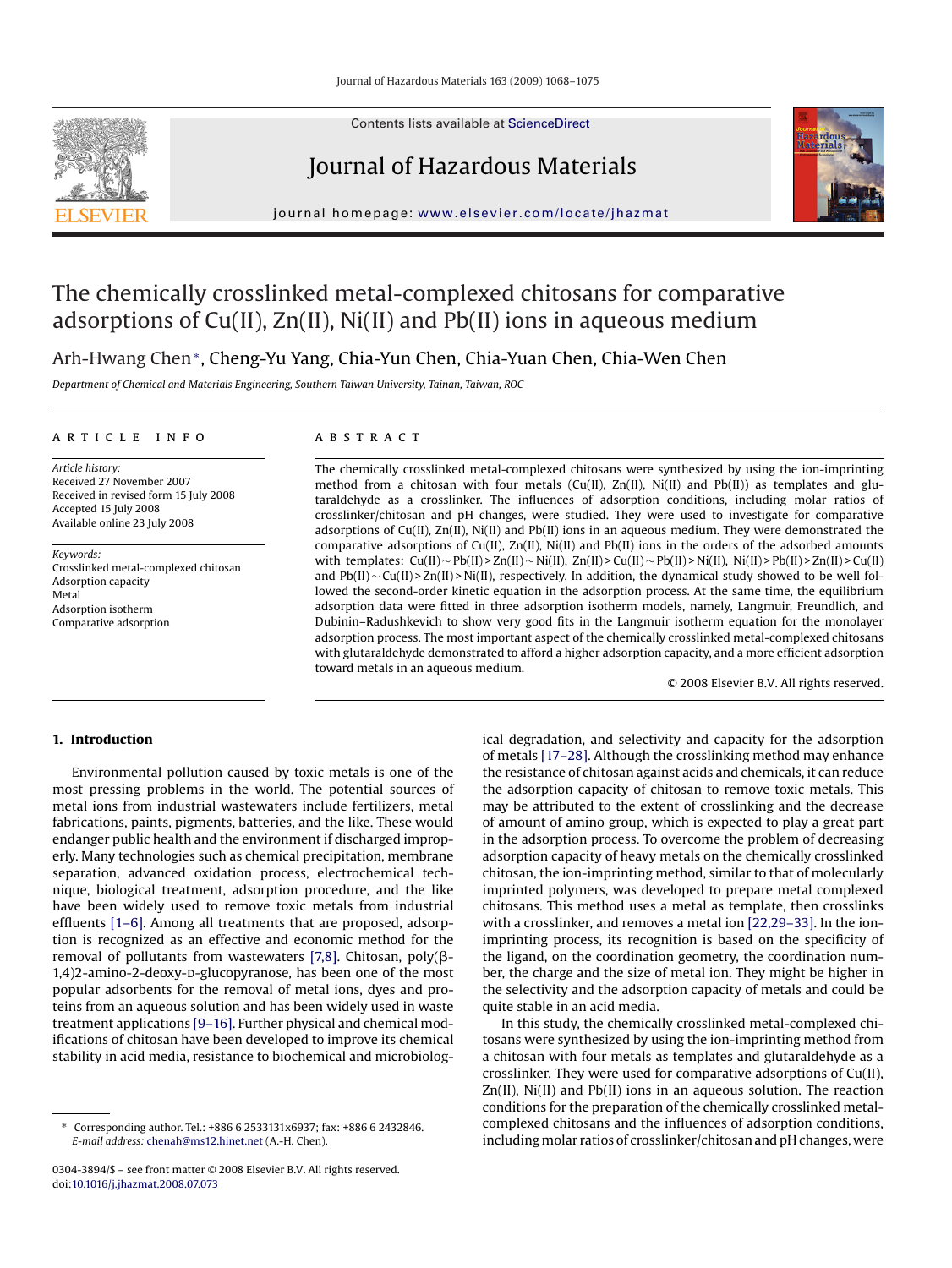investigated. The adsorption isotherms, the adsorption kinetics and the adsorption efficiencies were studied to gain a good comparison.

#### **2. Experimental**

#### *2.1. Chemicals*

Chitosan with a deacetylation percentage of approximately 75% as defined by FTIR method was purchased from Sigma–Aldrich Co., USA, with the average molecular weight of 690,000 as measured by viscometric method. Glutaraldehyde (GLA) of 50% purity was purchased from Acros Organics, Belgium. Cupric chloride, zinc chloride, nickel chloride and lead acetate purchased from Wako Co., Japan, were analytical-reagent grade. All the reagents were used without further purification or treatment.

#### *2.2. Preparation of the crosslinked metal-complexed chitosans*

A 0.2 M sodium hydroxide solution was added dropwise to a 100-mL solution of acetic acid  $(1\% , v/v)$  containing chitosan (8.8 mmol) and a metal ion (8.8 mmol) with vigorous stirring to obtain a gelatinous metal-complexed chitosan at around pH 5.5. The isolated gel was added to a 100-mL aqueous solution of glutaraldehyde (44.0 mmol) and the mixture was stirred for 1 h at room temperature. The precipitate was filtrated and washed intensively with distilled water to remove any unreacted glutaraldehyde. Subsequently, the precipitate was stirred with a 1.2 M hydrochloric acid solution to remove a metal ion by monitoring with an atomic absorption spectrophotometer and subsequently with a  $1\%$  (v/v) acetic acid to remove non-crosslinking chitosan. Finally, it was washed with 0.2 M sodium hydroxide solution, distilled water, and acetone. The precipitate was dried on vacuum oven for 8 h. The resulting material was grounded and sieved to collect particles with a diameter between  $250 \,\mu m$  and  $500 \,\mu m$  for this study.

The Fourier transform infrared spectra (FTIR) were measured on a PerkinElmer Spectrum One FTIR spectrometer. The energydispersive X-ray spectra (EDS) were determined on an Oxford EDS INCA 350 spectrometer. The mean pore diameters were obtained using a mercury intrusion porosimeter, Scientek STK019348.

### *2.3. Adsorption experiments*

#### *2.3.1. Kinetics of adsorption of copper(II) ion*

The three crosslinked Cu(II)-complexed chitosans prepared with 5.0, 10.0 and 15.0 molar ratios of CHO/NH<sub>2</sub> were studied to determine the adsorption of Cu(II) ion by adding 10 mg of each kind of particles into 100 mL of 15 mg/L cupric chloride solution at pH 5.0 while stirring at room temperature. Then 10 mL aliquots of these solutions at intervals of 1 h were filtrated and their concentrations of Cu(II) ion were measured on a Hitachi 170-30 atomic absorption spectrophotometer at 324.8 nm. The adsorption capacity (*Q*e) was calculated by the following equation:

$$
Q_e = \frac{(C_0 - C_e)V}{W} \tag{1}
$$

where  $C_0$  is the initial concentration of  $Cu(II)$  ion (mg/L),  $C_e$  is the final concentration of Cu(II) ion (mg/L), *V* is the volume of Cu(II) ion solution (L) and*W*is the weight of the crosslinked Cu(II)-complexed chitosan (g) used.

#### *2.3.2. pH effect for adsorption of copper(II) ion*

The crosslinked Cu(II)-complexed chitosan prepared with 10.0 molar ratios of CHO/NH<sub>2</sub> was investigated to determine the pH effects of its adsorption of copper(II) ion by adding 10 mg of its particle into 100 mL of 10 mg/L cupric chloride solutions. These were adjusted to pH from 1.0 to 5.0 with 1.0 M hydrochloric acid solution or 1.0 M sodium hydroxide solution while stirring at room temperature. Then 10 mL aliquots of these solutions at intervals of 1 h were filtrated and their concentrations of Cu(II) ion were determined by an atomic absorption spectrophotometer. The adsorption capacity (*Q*e) was calculated by Eq. (1).

#### *2.4. Adsorption isotherms*

The isothermal studies were carried out with 10 mg of the crosslinked metal-complexed chitosans prepared from four metal ions of Cu(II), Zn(II), Ni(II) and Pb(II) ions with 10.0 molar ratio of  $CHO/NH<sub>2</sub>$  in 100 mL of initial concentration of copper(II), zinc(II), nickel(II) or lead(II) ions, respectively, in the range of 0–15 mg/L at pH 5.0 and with stirring for 4 h at room temperature. Their solutions were filtrated and the concentrations of copper(II), zinc(II), nickel(II) or lead(II) ions were measured by an atomic absorption spectrophotometer at 324.8 nm, 213.9 nm, 232.0 nm or 217.0 nm, respectively. The amounts of metal ions adsorption were calculated based on the differences of the concentration in an aqueous solution (100 mL) before and after adsorption and the weight of the crosslinked metal-complexed chitosan particles (0.010 g) according to Eq. (1).

### *2.5. Desorption studies*

After having adsorbed each metal ion of Cu(II), Zn(II), Ni(II) or Pb(II) ions, four crosslinked metal-complexed chitosans were conducted by using 10 mg of each kind of particles in each 100 mL of three different concentrations of EDTA solutions, 1.00 mM, 0.50 mM, and 0.25 mM, respectively, under stirring for 8 h at room temperature. The solutions were filtrated and the concentrations of copper(II), zinc(II), nickel(II) or lead(II) ions were measured by an atomic absorption spectrophotometer.

#### **3. Results and discussion**

#### *3.1. Preparation and characterization*

In the ion-imprinting process, chitosan was first chelated with a template of metal ion, followed by being chemically crosslinked with a crosslinker (e.g. glutaraldehyde via Schiff's base linkage). Finally, a metal ion was removed to obtain the crosslinked metalcomplexed chitosans as shown in [Fig. 1.](#page-2-0) They were found to be insoluble in acid and alkaline media as well as distilled water. This was similar to the crosslinked chitosan without metals as templates, but better than native chitosan. It is well known that the high hydrophilicity of chitosan with the primary amino group makes it easily soluble in dilute organic acids and yields a hydrogel in water. Therefore, the crosslinking treatments of chitosan with or without metals as templates should reinforce the chemical stability in organic acidic media, making them more useful for the removal of chemical pollutants from wastewaters in acidic medium.

The Fourier transform infrared spectra of four glutaraldehydecrosslinked metal-complexed chitosans prepared from a 10.0 molar ratio of CHO/NH<sub>2</sub> with Cu(II), Zn(II), Ni(II) and Pb(II) ions as templates were shown in [Fig. 2. T](#page-3-0)hey indicated to have a absorption peak for imine  $C=N$  and amide  $C=O$  stretching vibrations at 1650 cm−<sup>1</sup> and another absorption peak for amide N–H bending vibration at 1560 cm<sup>-1</sup> [\[34\]. I](#page-7-0)t was clear that the absorbance ratios of *A*1650/*A*<sup>1560</sup> for the glutaraldehyde-crosslinked metal-complexed chitosans were become to be higher than that of the native chitosan,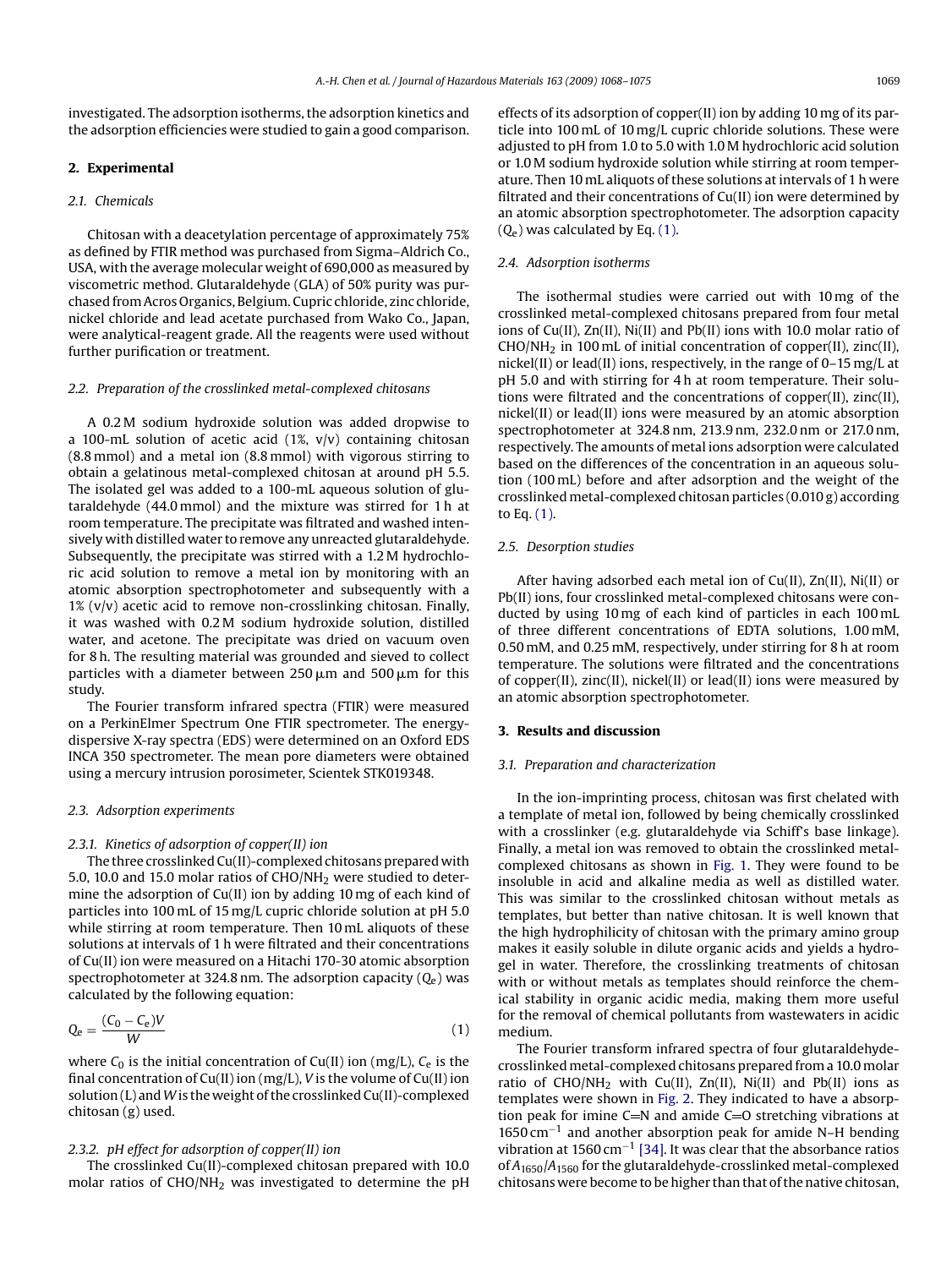<span id="page-2-0"></span>

**Fig. 1.** Schematic representation for preparation process of the crosslinked metal-complexed chitosans with glutaraldehyde.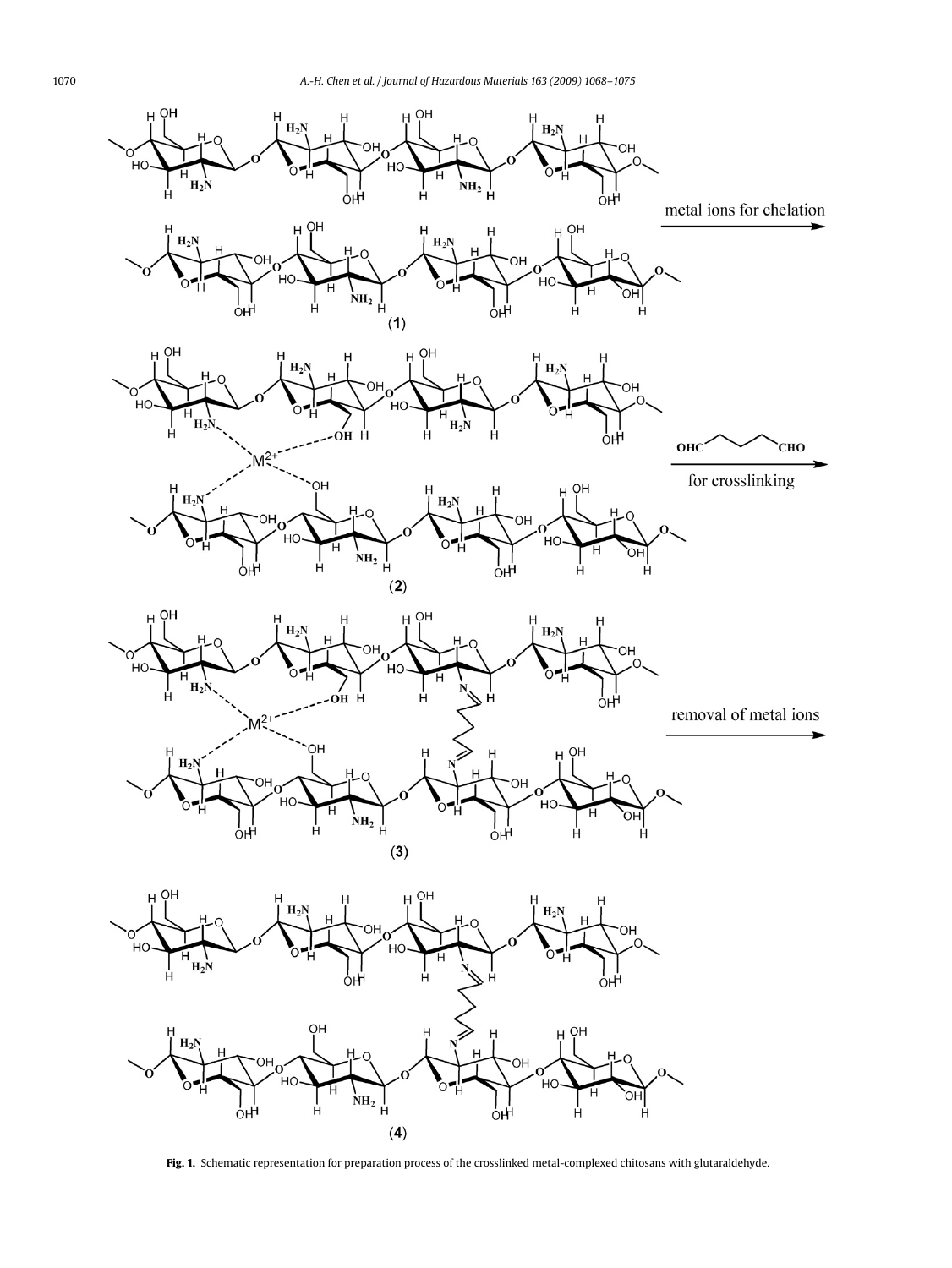<span id="page-3-0"></span>

**Fig. 2.** FTIR spectra of the glutaraldehyde-crosslinked chitosans with (a) Cu(II), (b)  $Zn(II)$ , (c)  $Ni(II)$  and (d)  $Pb(II)$  ions as templates.

as increasing the degrees of crosslinking via the formation of Schiff's base linkage. They were found that the degrees of crosslinking for four glutaraldehyde-crosslinked metal-complexed chitosans with Cu(II), Zn(II), Ni(II) and Pb(II) ions as templates in 6.8, 9.5, 8.1 and 4.9%, respectively, were smaller than the glutaraldehydecrosslinked chitosan without metal template in 12.6%. This might be caused by losing some free amino groups for the formation of chelation of metal ion with amino and hydroxyl groups of chitosan in the ion-imprinting process ([Fig. 1\).](#page-2-0) The mean pore diameters of the four crosslinked metal-complexed chitosans by using the mercury intrusion porosimetry were found the following orders: Pb(II) ion as template  $(114.88 \,\mu\text{m})$  > Cu(II) ion as template (65.56 μm) ~ Ni(II) ion as template (64.59 μm) ~ Zn(II) ion as template (44.97  $\mu$ m). It might be attributed to the diameters of metal ions in the orders: Pb(II) ion > Cu(II) ion  $\sim$  Ni(II) ion  $\sim$  Zn(II) ion. The energy-dispersive X-ray spectrometer (EDS) was utilized for element analysis of the adsorbed metal chitosans. As shown in Fig. 3, the EDS spectra taken from top view of samples were confirmed that the metals were indeed adsorbed on the glutaraldehydecrosslinked metal-complexed chitosans. The weight percents of the imprinted amounts for four metals: Cu, Zn, Ni and Pb, were 3.3 wt.%, 1.3 wt.%, 3.6 wt.% and 10.5 wt.%, respectively, on the glutaraldehydecrosslinked chitosans with Cu(II),  $\text{Zn(II)}$ , Ni(II) and Pb(II) ions as templates. The results were corresponded well to the adsorbed amounts.

### *3.2. Adsorption kinetics and effect of molar ratios of CHO/NH2*

The adsorption of copper(II) on three crosslinked Cu(II) complexed chitosans were studied on the variation of concentrations of Cu(II) ion (mg/L) in an aqueous Cu(II) ion solution at pH 5.0 with times ranging from 1 h to 6 h, as shown in [Fig. 4.](#page-4-0) The rapid initial rates of adsorption of Cu(II) ion on three crosslinked Cu(II)-complexed chitosans prepared with molar ratios of 5.0, 10.0 and 15.0 were seen to increase markedly during the first hour and to gradually approach the limiting adsorption after 4 h. Both of the adsorption capacities of Cu(II) ion on 5.0 and 10.0 molar ratios of  $CHO/NH<sub>2</sub>$  were found to be almost same, but to be higher than that on the 15.0 molar ratio of  $CHO/NH<sub>2</sub>$ ([Fig. 5\).](#page-4-0) That was due to an increase in the formation of chemical bonds at adsorption sites as large excess amount of crosslinker. At the same time, the kinetics for the adsorptions of Zn(II), Ni(II), and Pb(II) ions on the crosslinked  $Zn(II)$ -, Ni(II)-, and Pb(II)complexed chitosans, respectively, were as same as those of Cu(II) ion on the crosslinked Cu(II)-complexed chitosan. Therefore, the crosslinked metal-complexed chitosans prepared from a 10.0 molar



**Fig. 3.** EDS spectra for the metal-adsorbed glutaraldehyde-crosslinked chitosans: (a) CuCl<sub>2</sub> on Cu(II) ion as template, (b) ZnCl<sub>2</sub> on Zn(II) ion as template, (c) NiCl<sub>2</sub> on Ni(II) ion as template and (d) Pb( $CH_3CO_2$ )<sub>2</sub> on Pb(II) ion as template.

ratio of CHO/chitosan with 2 h of crosslinking were used for this study.

The dynamical experimental data at pH 5.0 were applied to the first order kinetics according to the following equation:

$$
\ln(Q_e - Q_t) = \ln Q_e - k_1 t \tag{2}
$$

where  $Q_e$  and  $Q_t$  are the amount of metal ion adsorbed on adsorbent (mg/g) at equilibrium and at time *t*, respectively, and  $k_1$  is the rate constant of first-order adsorption (min−1) [\[34\]. T](#page-7-0)hey did not fit well with low correlation coefficients from 0.8182 to 0.8732 (and [Table 1\).](#page-4-0)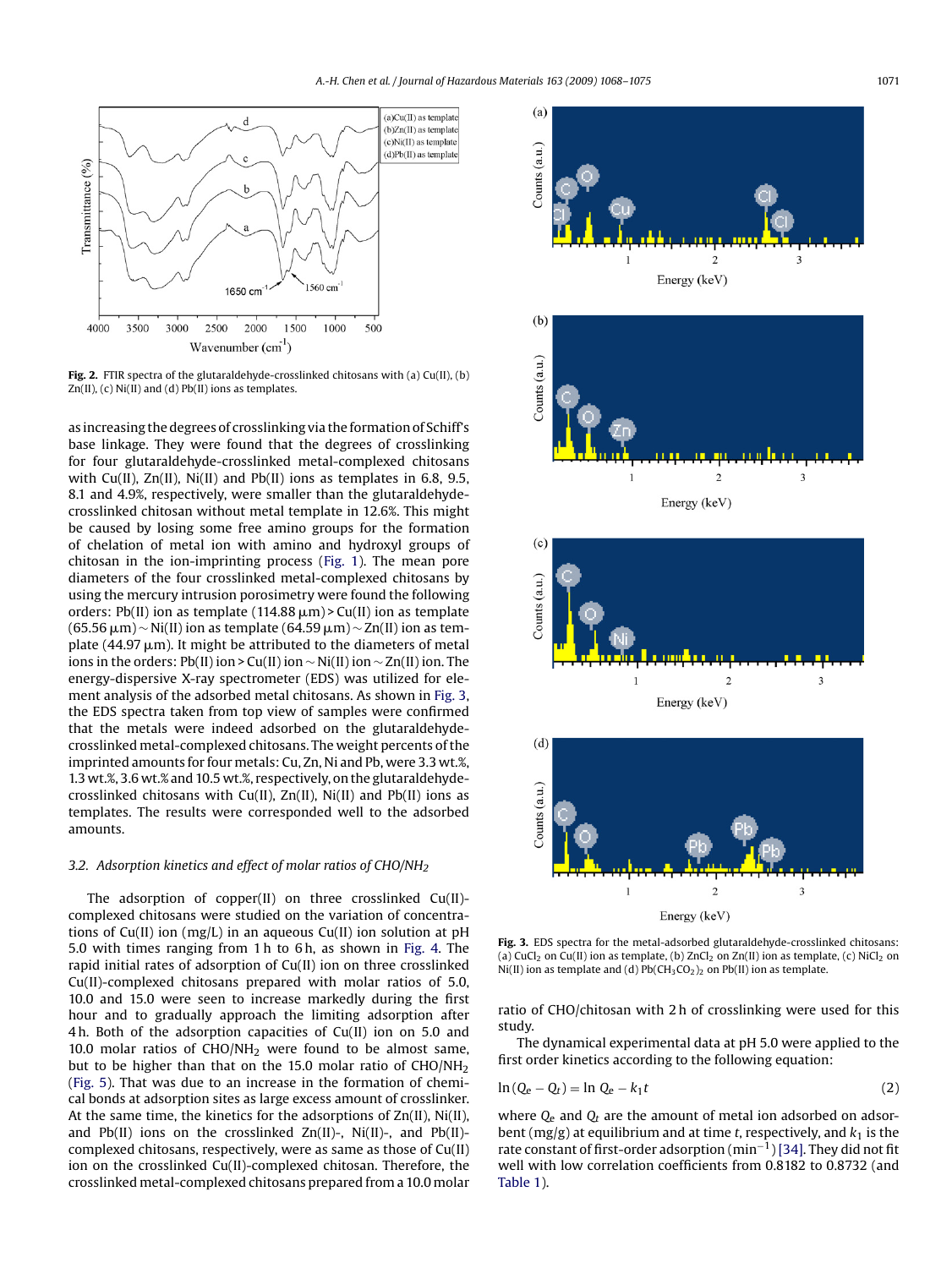<span id="page-4-0"></span>

**Fig. 4.** Kinetics for adsorption of Cu(II) ion on the glutaraldehyde-crosslinked Cu(II) complexed chitosans prepared from different molar ratios of CHO/NH2.



**Fig. 5.** Adsorption of Cu(II) ion on the glutaraldehyde-crosslinked Cu(II)-complexed chitosans prepared from different molar ratios of CHO/NH2.

But they were subjected to the second order kinetics represented by the following equation:

$$
\frac{t}{Q_t} = \frac{1}{(k_2 Q_e^2)} + \frac{t}{Q_e}
$$
\n(3)

where  $Q_e$  and  $Q_t$  are the amount of metal ion adsorbed on adsorbent ( $mg/g$ ) at equilibrium and at time *t*, respectively, and  $k<sub>2</sub>$  is the rate constant of second-order adsorption (g/(mg min)) [\[34\]. T](#page-7-0)hey could be a good agreement with the dynamical experimental data with high correlation coefficients from 0.9967 to 0.9997 (Table 1). It was more likely to reflect that the rat-determining step might be chemical adsorption and the adsorption behavior might involve the valency forces through sharing electrons between metal ions and adsorbents [\[35\].](#page-7-0)

# *3.3. Influence of pH*

It is not possible to carry out the adsorption of Cu(II), Zn(II), Ni(II) and Pb(II) ions at pH > 6, >8, >8 and >8, respectively, due to precipitation of the metals as the hydroxides. The adsorption of copper(II)

#### **Table 1**

Kinetic parameters for Cu(II) ion on the glutaraldehyde-crosslinked Cu(II) complexed chitosans prepared from different molar ratios of CHO/NH<sub>2</sub>

|                                                       | Molar ratio of $CHO/NH2$ |        |        |  |
|-------------------------------------------------------|--------------------------|--------|--------|--|
|                                                       | 5.0                      | 10.0   | 15.0   |  |
| First-order kinetics                                  |                          |        |        |  |
| $k_1$ ( $\times$ 10 <sup>-2</sup> min <sup>-1</sup> ) | 1.10                     | 1.50   | 0.93   |  |
| $R_1$                                                 | 0.8732                   | 0.8551 | 0.8182 |  |
| Second-order kinetics                                 |                          |        |        |  |
| $k_2$ ( $\times$ 10 <sup>-3</sup> g/(mg min))         | 2.38                     | 1.88   | 8.48   |  |
| R <sub>2</sub>                                        | 0.9989                   | 0.9967 | 0.9997 |  |

*Note*:  $R_1$  and  $R_2$  are the correlation coefficients of first- and second-order kinetic equation plots.



**Fig. 6.** Adsorption of Cu(II) ion on the glutaraldehyde-crosslinked Cu(II)-complexed chitosan in different pHs.

ion on the crosslinked Cu(II)-complexed chitosan prepared from a 10.0 molar ratio of  $CHO/NH<sub>2</sub>$  in an aqueous  $Cu(II)$  ion solution at pH from 1.0 to 5.0 for 4 h were shown in Fig. 6. The adsorption of Cu(II) ions from an aqueous medium was remarkably influenced by the pH of aqueous solution. The adsorbed amount of Cu(II) ion was largely increased from 0.10 mg/g to 35.51 mg/g as pH from 1.0 to 5.0 (Fig. 6). In addition, the adsorbed amounts of other three metals  $(Zn(II), Ni(II)$  and  $Pb(II))$  on the crosslinked  $Zn(II)$ -,  $Ni(II)$ - and Pb(II)-complexed chitosans, respectively, had the following results: pH 1 < 3 < 5 < 7. The pH values were monitored before and after the adsorption of four metals with only pH differences from 0.1 to 0.3. The adsorption capacity of metal ion revealed to be lower at low pH due to the electrostatic repulsion between the metal cation and the protonated amino group. As pH value was increased, the amino group was free from the protonation for the adsorption behavior in the chelation mechanism of metal ions.

# *3.4. Adsorption isotherms*

The equilibrium adsorption data of Cu(II), Zn(II), Ni(II) or Pb(II) ions on the crosslinked metal-complexed chitosans with Cu(II), Zn(II), Ni(II) or Pb(II) ions as templates, respectively, in initial concentrations of metal ions with the range of 0–15 mg/L at pH 5.0 for 4h at room temperature were subjected to three different adsorption isotherms, namely, Langmuir, Freundlich, and Dubinin–Radushkevich isotherms.

The isotherm fitting procedures showed that the equilibrium adsorption data of Cu(II), Zn(II), Ni(II) or Pb(II) ions gave very good fits with high correlation coefficients from 0.9626 to 0.9984 (Fig. 7 and [Table 2\)](#page-5-0) according the Langmuir isotherm equation



Fig. 7. Adsorption isotherms of (a) Cu(II), (b) Zn(II), (c) Ni(II) or (d) Pb(II) ions on the glutaraldehyde-crosslinked chitosans with Cu(II), Zn(II), Ni(II) or Pb(II) as templates, respectively, linearized according to Langmuir equation.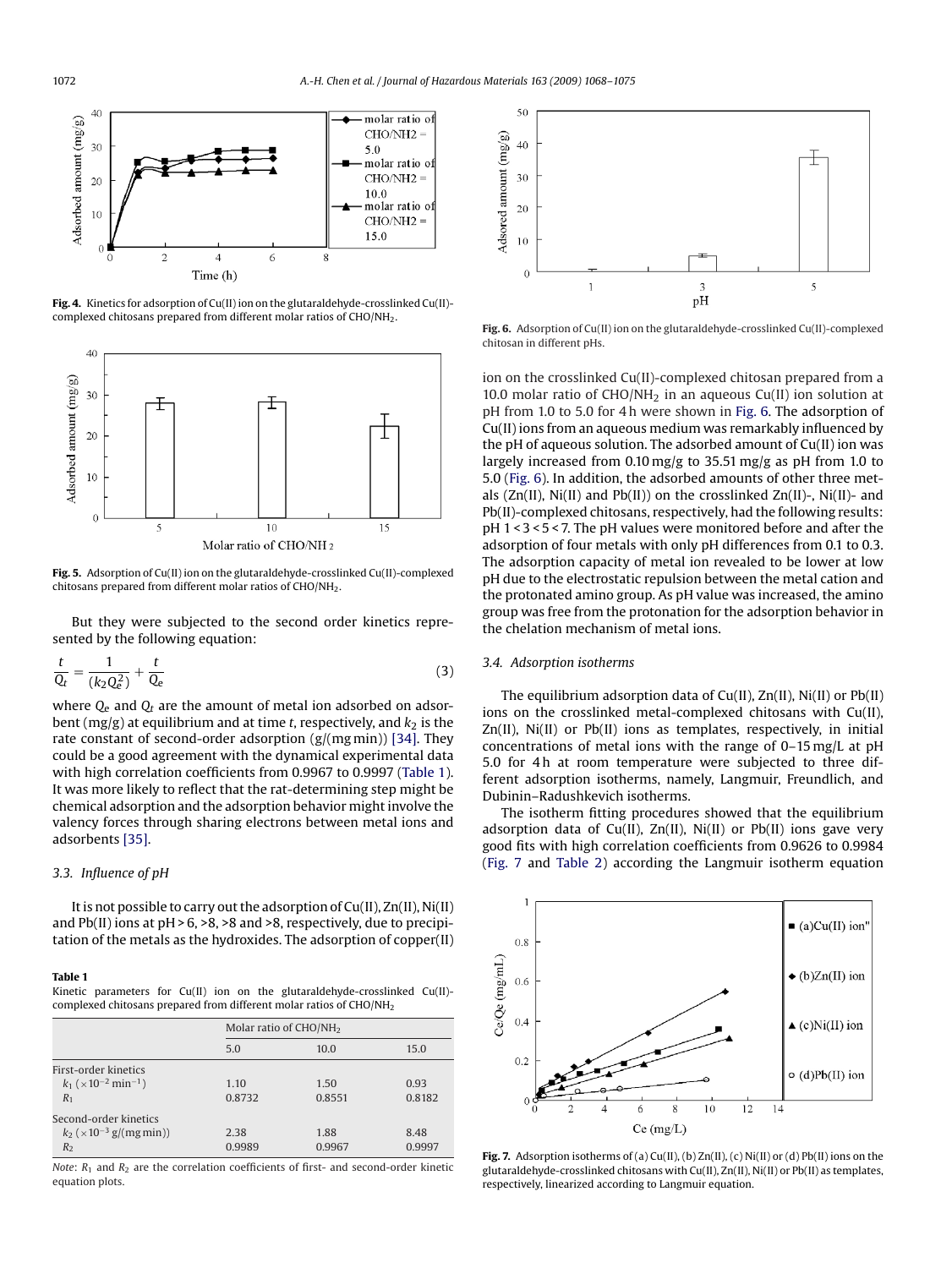<span id="page-5-0"></span>**Table 2**

Langmuir, Freundlich, and Dubinin–Radushkevich isotherm constants for metal ion on the glutaraldehyde-crosslinked metal-complexed chitosans

| Parameter                                      | Adsorption of Cu(II) ion | Adsorption of Zn(II) ion | Adsorption of Ni(II) ion | Adsorption of Pb(II) ion |
|------------------------------------------------|--------------------------|--------------------------|--------------------------|--------------------------|
| Langmuir isotherm                              |                          |                          |                          |                          |
| $Q_{\rm m}$ (mg/g) (S.D.)                      | 33.00 (2.26)             | 15.08(0.29)              | 37.88 (0.23)             | 105.26(0.01)             |
| $b(L/mg)$ (S.D.)                               | 0.75(0.04)               | 3.73(1.10)               | 1.13(0.01)               | 0.78(0.01)               |
| $R_3$                                          | 0.9677                   | 0.9898                   | 0.9987                   | 0.9569                   |
| Freundlich isotherm                            |                          |                          |                          |                          |
| $K_F$ (mg/g) (S.D.)                            | 10.61(1.03)              | 8.87(0.54)               | 35.55 (0.89)             | 28.02 (0.89)             |
| $b_F(S.D.)$                                    | 0.38(0.06)               | 0.06(0.03)               | 0.13(0.08)               | 0.42(0.01)               |
| $R_4$                                          | 0.9476                   | 0.8052                   | 0.9401                   | 0.8370                   |
| Dubinin-Radushkevich isotherm                  |                          |                          |                          |                          |
| $Q_{DR}$ (mg/g) (S.D.)                         | 15.31(0.52)              | 8.86(0.30)               | 38.63 (0.38)             | 115.70 (0.28)            |
| $K$ (k[ <sup>2</sup> /mol <sup>2</sup> )(S.D.) | $-0.0047(0.0007)$        | $-0.0040(0.0028)$        | $-0.0014(0.0004)$        | $-0.0038(0.0001)$        |
| $E$ (k[/mol) (S.D.)                            | 10.35(0.91)              | 12.48 (4.72)             | 11.96(4.92)              | 11.40(0.08)              |
| $R_5$                                          | 0.9506                   | 0.8694                   | 0.9532                   | 0.9453                   |

*Note*: Adsorptions of Cu(II), Zn(II), Ni(II) or Pb(II) ions are conducted on the glutaraldehyde-crosslinked chitosans with Cu(II), Zn(II), Ni(II) or Pb(II) as templates, respectively.  $R_3$ ,  $R_4$  and  $R_5$  are the correlation coefficients of Langmuir, Freundlich and Dubinin–Radushkevich isotherm plots, respectively. S.D. in the parentheses is the standard deviation.

for monolayer adsorption on to a surface with a finite number of identical sites. It represented by the following equation:

$$
\frac{C_e}{Q_e} = \frac{C_e}{Q_m} + \frac{1}{(Q_m b)}\tag{4}
$$

where *C*<sup>e</sup> is the equilibrium concentration of metal ions (mg/L), *Q*<sup>e</sup> is the amount of metal ions adsorbed (mg/g), *Q*<sup>m</sup> is the maximum adsorption capacity of metal ions (mg/g), and *b* is the Langmuir adsorption equilibrium constant (L/mg) [\[35,36\].](#page-7-0) The Langmuir adsorption equilibrium constants (*b*) were found to be from 0.41 L/mg to 8.84 L/mg.

The equilibrium adsorption data were applied to the Freundlich isotherm equation for multilayer adsorption isotherm on heterogeneous surfaces, as described by the following equation:

$$
\ln Q_e = b_F \ln C_e + \ln K_F \tag{5}
$$

where *C*<sup>e</sup> is the equilibrium concentration of metal ions (mg/L), *Q*<sup>e</sup> is the amount of metal ions adsorbed (mg/g),  $K_F$  is the maximum adsorption capacity of metal ions (mg/g), and  $b_F$  is the adsorption intensity [\[35,36\]. A](#page-7-0)s can be seen, the experimental data did not fit well in the Freundlich isotherm equation with low correlation coefficients from 0.8052 to 0.9476 (Table 2).

In order to distinguish between physical and chemical adsorption, the equilibrium adsorption data of Cu(II), Zn(II), Ni(II) or Pb(II) ions were subjected to the Dubinin–Radushkevich isotherm equation, given by the following equation:

$$
\ln Q_e = K\varepsilon^2 + \ln Q_{\text{DR}} \tag{6}
$$

where  $Q_e$  is the amount of metal ions adsorbed (mg/g),  $Q_{DR}$  is the maximum adsorption capacity of metal ions (mg/g), *K* is the Dubinin–Radushkevich constant (kJ<sup>2</sup>/mol<sup>2</sup>) and  $\varepsilon$  is Polanyi potential given as Eq. (7).

$$
\varepsilon = RT \ln \left( 1 + \frac{1}{C_{\rm e}} \right) \tag{7}
$$

where  $C_e$  is the equilibrium concentration of metal ions (mg/L),  $R$  is the gas constant in J/K mol, and *T* is the temperate in Kelvin [\[26\]. T](#page-7-0)he Dubinin–Radushkevich constant can give the valuable information regarding the mean energy of adsorption by the following equation.

$$
E = (-2K)^{-1/2}
$$
 (8)

where *E* is the mean adsorption energy (kJ/mol), and *K* is the Dubinin–Radushkevich constant  $(kJ^2/mol^2)$ . The Dubinin–Radushkevich adsorption capacities (Q<sub>DR</sub>) of the four metal ions were similar to the *Q*<sup>m</sup> of the Langmuir adsorption (Table 2). Therefore, the adsorption isotherms revealed to fit well with the Langmuir isotherm equation for the monolayer adsorption process. The Langmuir monolayer adsorption capacities (*Q*m, mg/g) of four metal ions were as follows:  $Pb(II)$  (105.70) > Ni(II)  $(37.88)$  ~ Cu(II)  $(33.00)$  > Zn(II)  $(15.08)$ . In addition, the mean adsorption energy (*E*) from the Dubinin–Radushkevich isotherm is involved the transfer of free energy of one mole of solute from infinity (in solution) to the surface of adsorbent. The adsorption behavior might be predicted the physical adsorption in the range of 1–8 kJ/mol of the mean adsorption energies (*E*), and the chemical adsorption in more than 8 kJ/mol of the mean adsorption energies (*E*) [\[28,37\]. T](#page-7-0)he mean adsorption energies (*E*) of these four metals from 10.35 kJ/mol to 12.48 kJ/mol reflected that the adsorptions were predominant on the chemisorption process.

#### *3.5. Comparative adsorptions*

The four kinds of the glutaraldehyde-crosslinked metalcomplexed chitosan prepared by the ion-imprinting method 10.0 molar ratio of CHO/NH2 were used as absorbents to compare the adsorption of four metal ions in 50 mg/L aqueous solutions of metal ions at pH 5.0 for 4 h. The adsorbed amount  $(mg/g)$  of Cu(II) ion indicated in the orders as follows: Cu(II) as template (35.51)  $\sim$  Pb(II) as template (35.42) > Zn(II) as template (29.33) ∼ Ni(II) as template (28.96) (Fig. 8). The adsorbed amount of Cu(II) ion showed the need to be increased from 26% to 55% as compared with the glutaraldehyde-crosslinked chitosan prepared with 10.0 molar ratio of  $CHO/NH<sub>2</sub>$ . In the adsorption of Zn(II) ion, they revealed the adsorbed amount (mg/g) as follows: Zn(II) as template (15.97) > Cu(II) as template (14.22)  $\sim$  Pb(II) as template (14.06) > Ni(II) as template (11.60) (Fig. 8). The adsorbed



Fig. 8. Adsorption of Cu(II), Zn(II), Ni(II) and Pb(II) ions on the glutaraldehydecrosslinked chitosans with (a) Cu(II), (b) Zn(II), (c) Ni(II) or (d) Pb(II) ions as templates, respectively, in 50 mg/L aqueous solution of metal ions at pH 5.0 for 4 h.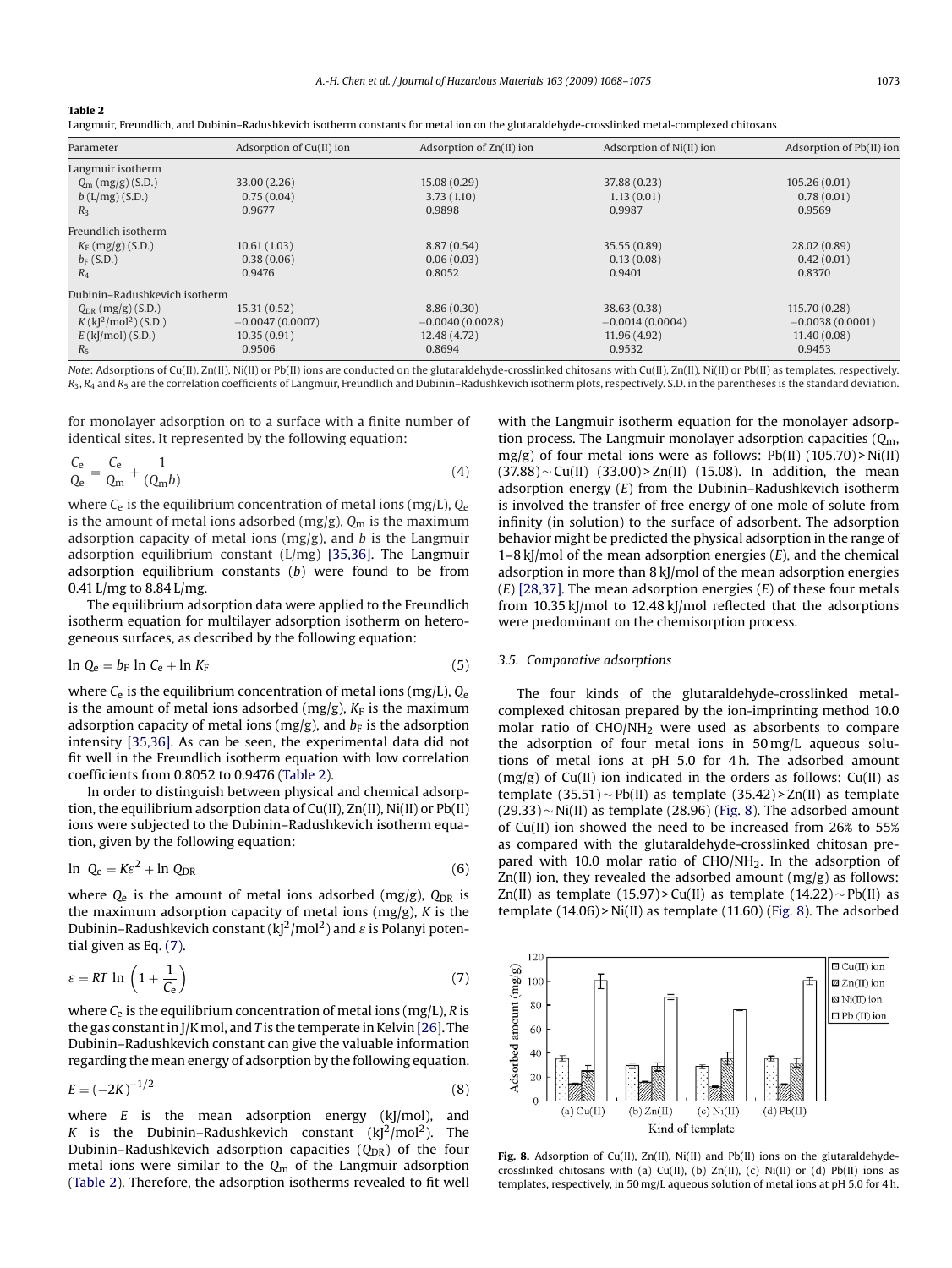amounts of Zn(II) ion were increased from 3% to 42% as compared to the glutaraldehyde-crosslinked chitosan prepared with 10.0 molar ratio of  $CHO/NH<sub>2</sub>$ . In the study of adsorption of  $Ni(II)$ ion, the adsorption orders showed as follows: Ni(II) as template  $(35.38 \text{ mg/g})$  > Pb(II) as template  $(31.67 \text{ mg/g})$  > Zn(II) as template  $(28.67 \text{ mg/g})$  > Cu(II) as template  $(24.75 \text{ mg/g})$  ([Fig. 8\).](#page-5-0) The adsorbed amounts of Ni(II) ion were found to have increased from 13% to 61% as compared to the glutaraldehyde-crosslinked chitosan prepared with 10.0 molar ratio of CHO/NH<sub>2</sub>. The orders of the adsorbed amount of Pb(II) ion were as follows: Pb(II) as template  $(100.12 \text{ mg/g}) \sim Cu(II)$  as template  $(100.09 \text{ mg/g}) > Zn(II)$  as template  $(86.76 \text{ mg/g})$  > Ni(II) as template  $(75.74 \text{ mg/g})$  [\(Fig. 8\)](#page-5-0). The adsorbed amounts of Pb(II) ion were increased from 7% to 42% as compared to the glutaraldehyde-crosslinked chitosan prepared with 10.0 molar ratio of  $CHO/NH<sub>2</sub>$ . But the adsorbed amount of Pb(II) ion on the crosslinked metal-complexed chitosans with four metal ions as templates showed to have the highest than the adsorption amounts of other three metal ions (Cu(II), Zn(II), and Ni(II)). This might be due to larger in the size and less in the hardness of Pb(II) ion than other three metal ions [\[31\]. R](#page-7-0)ecently, Birlik reported that the adsorbed amounts of Cu(II), Zn(II), and Ni(II) ions were conducted in the low initial concentrations of 20 mg/L metal ions to get 0.528 mg/g, 0.004 mg/g and 0.232 mg/g on the Cu(II) single imprinted chitosan–succinate and 22.39 mg/g, 0.243 mg/g and 0.012 mg/g on the Cu(II)/sol–gel double imprinted chitosan–succinate, respectively [\[33\].](#page-7-0) But Ge's report was performed in the high initial concentrations of Cu(II) (5083 mg/L)and Ni(II) (4695 mg/L) ions to obtain the adsorbed amounts of Cu(II) and Ni(II) ions in 163.93 ∼ 149.95 and 133.81 ∼ 136.16 mg/g, respectively, on the crosslinked chitosan with Cu(II) as template [\[38\]. A](#page-7-0)t the same time, Wang's reports were conducted in the high initial concentrations of  $Cu(II)$  (1270 mg/L), Zn(II) (1307 mg/L) and Pb(II)  $(4144 \text{ mg/L})$  ions to get the adsorbed amounts of Cu(II), Zn(II) and Pb(II) in 136.67 ∼ 155.48, 1.76 ∼ 0.45 and 25.48 ∼ 43.51 mg/g on the crosslinked carboxymethyl-chitosan resins with Cu(II) as template and about 117, 16, 321 on the crosslinked *N*-succinyl-chitosan resins with Pb(II) as template, respectively [\[39,40\]. I](#page-7-0)t was apparent that the adsorption capacity could be increased while the initial concentration was raised. However, the crosslinked *N*-succinyl-chitosan resin was not suitable to utilize in a low pH aqueous solution, pH < 3.0, due to dissolving in aqueous solution with high polarity of carboxylic acid groups in its *N*-succinyl-chitosan. In this study, the absorbed amounts of four metal ions were carried out in the low initial concentrations of 50 mg/L metal ions. In addition, the crosslinked metal-complexed chitosans could be utilized in a low pH aqueous solution, even at pH 1.0. Therefore, the crosslinked metal-complexed chitosans with glutaraldehyde for adsorptions of metal ions showed to be significantly dependent on the kinds of metal ions as templates and the metal species.

#### *3.6. Desorption and reuse*

After having adsorbed each metal ion of Cu(II), Zn(II), Ni(II) or Pb(II) ions, respectively, the four crosslinked metal-complexed chitosans were investigated through desorption studies in three different concentrations of EDTA solutions, 0.25 mM, 0.50 mM, and 1.00 mM, respectively, under stirring for 8 h at room temperature. As shown in Fig. 9, the desorption of the four crosslinked metalcomplexed chitosans was shown to be significantly dependent on kinds of metals, and concentrations of EDTA solution. The desorption percentage of Cu(II) ion on Cu(II) as template was larger than those of Pb(II) ion on Pb(II) as template, Zn(II) ion on Zn(II) as template and Ni(II) ion on Ni(II) as template. This was likely attributed to the fact that the larger in the stability constant of Cu(II) ion with EDTA than other threemetal ions caused the higher in its desorption



**Fig. 9.** Desorption of Cu(II), Zn(II), Ni(II) or Pb(II) ions from Cu(II), Zn(II), Ni(II) or Pb(II) ions adsorbed on the glutaraldehyde-crosslinked chitosans with (a) Cu(II), (b) Zn(II), (c) Ni(II) or (d) Pb(II) ions as templates, respectively, in different concentrations of EDTA.



Fig. 10. Reuse data for the adsorption of meta ions on the glutaraldehydecrosslinked metal-complexed chitosans: (a) Cu(II) on Cu(II) template, (b) Zn(II) on  $Zn(II)$  template, (c) Ni(II) on Ni(II) template and (d) Pb(II) on Pb(II) template.

[\[41\]. T](#page-7-0)hey were tried to reuse the adsorptions of Cu(II), Zn(II), Ni(II) or Pb(II) ions for three times in Fig. 10. They were found that the adsorbed amount of Pb(II) ion on Pb(II) as template was higher than other metals at the third time. Therefore, the crosslinked metalcomplexed chitosan could be generated and reused again for the adsorptions of metals.

### **4. Conclusion**

The chemically crosslinked metal-complexed chitosans were synthesized by using the ion-imprinting method from chitosan with four metals as templates and glutaraldehyde as a crosslinker. They were used to investigate for comparative adsorptions of  $Cu(II)$ ,  $Zn(II)$ ,  $Ni(II)$  and  $Pb(II)$  ions in an aqueous medium. The adsorption amounts of the crosslinked metal-complexed chitosans for metal ions were significantly dependent on the molar ratio of chitosan/crosslinker, the pH in the solution and the metal species. They were demonstrated that the comparative adsorptions of Cu(II), Zn(II), Ni(II) and Pb(II) ions followed in the orders of the adsorbed amounts with templates:  $Cu(II) \sim Pb(II) > Zn(II) \sim Ni(II)$ ,  $Zn(II) > Cu(II) \sim Pb(II) > Ni(II)$ ,  $Ni(II) > Pb(II) > Zn(II) > Cu(II)$  and Pb(II) ∼ Cu(II) > Zn(II) > Ni(II), respectively. The adsorbed amount of Pb(II) ion on the crosslinked metal-complexed chitosans with four metal ions as templates showed to have the highest than those of other three metal ions ( $Cu(II)$ ,  $Zn(II)$ , and  $NI(II)$ ). In addition, the dynamical study showed to be well followed the second-order kinetic equation in the adsorption process. At the same time, the equilibrium adsorption studies were fitted